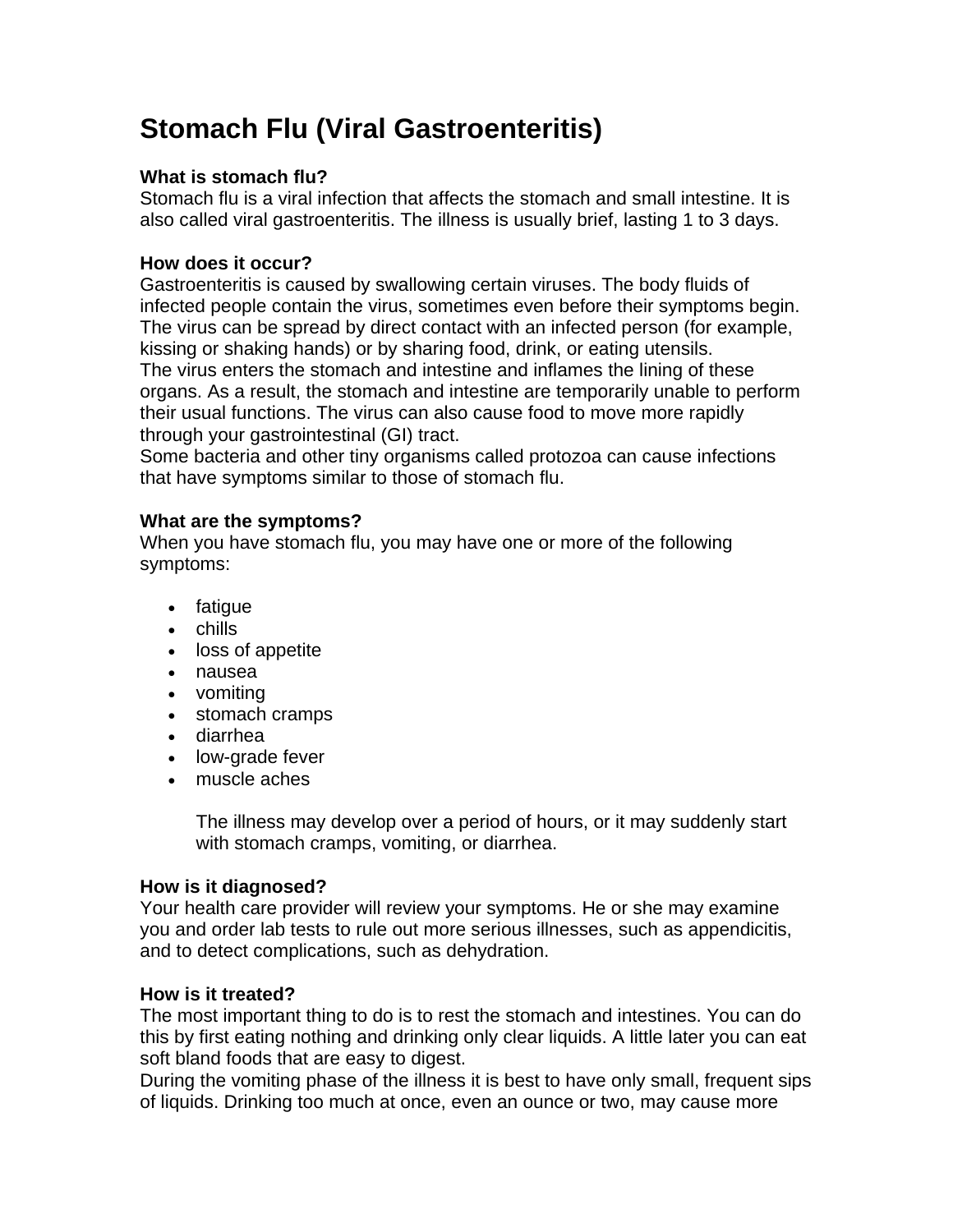vomiting.

Your choice of liquids is important. If water is the only liquid you can drink without vomiting, that is okay. However, if you have been vomiting frequently for a long time, you must replace the minerals, sodium and potassium, that are lost when you vomit. Ask your health care provider what sport drinks or medical products could help you replace these minerals.

Other clear liquids you can drink are weak tea and apple juice. You may also drink soft drinks without caffeine (such as 7-UP) after letting them lose some of their carbonation (go flat). Chilling the liquids may help you keep them down. Avoid liquids that are acidic (such as orange juice) or caffeinated (such as coffee) or have a lot of carbonation. Do not drink milk until you no longer have diarrhea. You may start eating soft bland foods when you have not vomited for several hours and are able to drink clear liquids without further upset. Soda crackers, toast, noodles, applesauce, and bananas are good first choices. Avoid foods that are acidic, spicy, fatty, or fibrous (meats, coarse grains, vegetables) and dairy products. You may start eating these foods again in 3 days or so, when all signs of illness have passed.

Sometimes treatment includes prescription medicine to prevent nausea and vomiting or diarrhea. Non-prescription medicine is available for the treatment of diarrhea and is very effective. If you use it, make sure you use the dose recommended on the package. Before you use any medicine for diarrhea, always check with your health care provider first.

If you have been vomiting for more than a day or have had diarrhea for over 3 days, call your health care provider. You may need to have a physical exam to rule out more serious problems and to check for dehydration. You may also need to have lab tests to determine whether bacteria or protozoa are causing your illness.

Dehydration is a potentially serious complication of stomach flu. It can occur if your body loses too much fluid because you keep vomiting or having diarrhea. If you are severely dehydrated, you may need to be given fluids intravenously (IV). In children and the elderly, dehydration can quickly become life threatening.

#### **How long do the effects last?**

Stomach flu rarely lasts longer than 1 to 3 days. However, it may be 1 to 2 weeks before your bowel habits return completely to normal.

Call your health care provider if:

- You continue to have severe symptoms for more than 2 or 3 days
- Minor symptoms persist for several days (for example, loss of appetite, nausea, diarrhea)
- You develop symptoms that are not usually caused by stomach flu, such as blood in your vomit, bloody diarrhea, or severe abdominal pain

#### **How can I take care of myself?**

Rest your stomach and intestines by following the guidelines above, but make